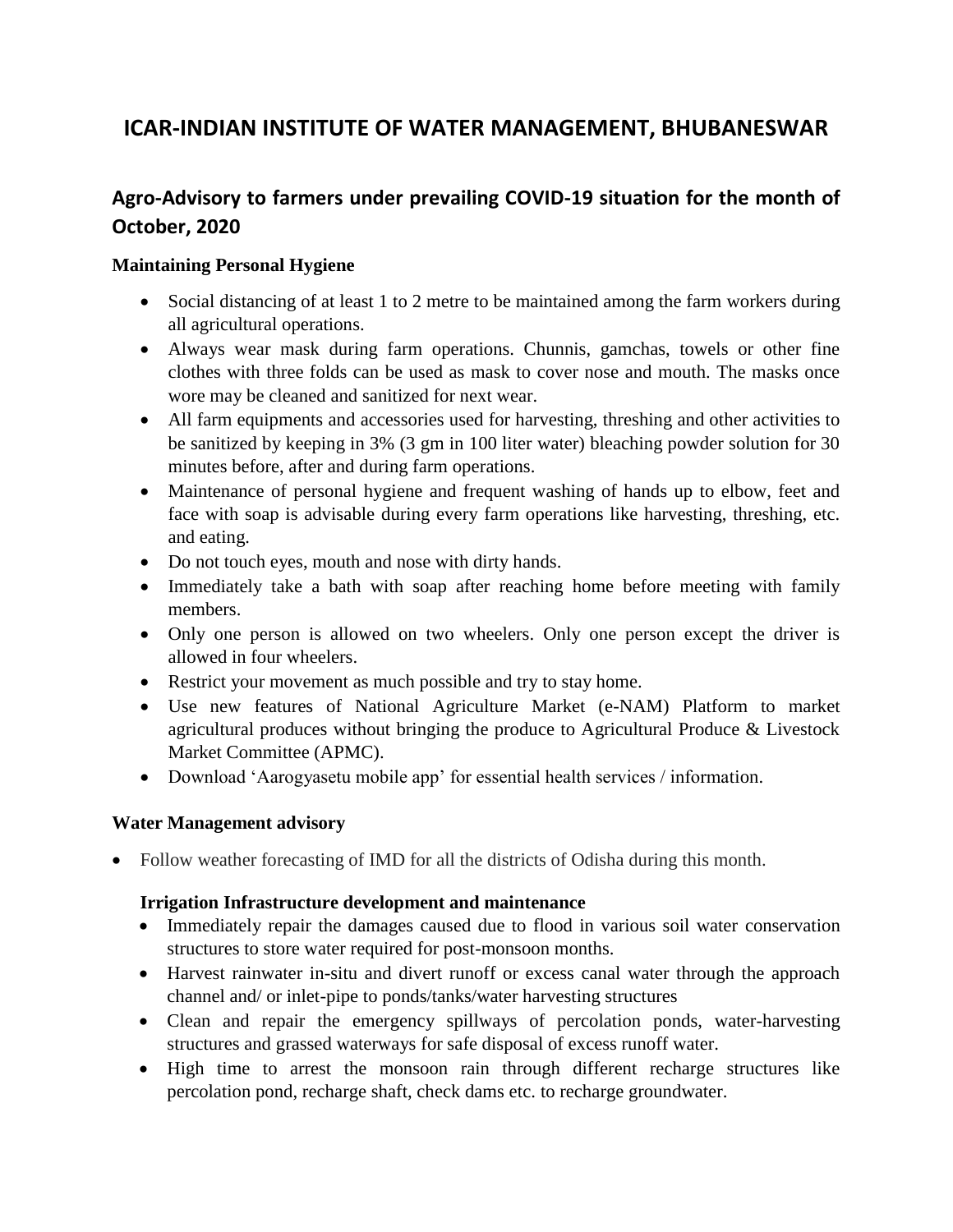- Desilt drainage channels to maintain its carrying and drainage capacity.
- WUAs are advised to monitor the canal water delivery schedule as prepared based on the cropping pattern and water requirement of the crops grown in the command area in consultation with the farmers to deliver water equally to head, medium and tail region.

#### **Field management**

- Under dry-spell conditions, if irrigation water is available from auxiliary water storage ponds in canal command areas then apply a shallow depth of water i.e. about 2-3 cm to maintain the available soil moisture during the panicle initiation and flowering stage of rice crop.
- Follow alternate wetting and drying (AWD) method of irrigation, which will reduce irrigation water quantity, and the chances of infestation of BPH.
- Provide drainage channels in the rice field under SRI method of cultivation to maintain water level in the field.
- In SRI or line transplanted rice field after irrigation, use cono-weeder / mechanical weeder in between rows three times, i.e. 10 days after transplanting (DAT), 20 DAT and 30 DAT to remove weeds and better root growth.
- To reduce hopper(GLH, BPH, WBPH etc.) attack to rice crop, standing water should be drained out and tillers of 3-4 lines should be brought closer leaving more open space in between (kandi) to allow sunlight to reach the base of crop.
- During ripening stage of rice, ensure proper drainage to remove excess water in case of heavy rain.
- Make necessary drainage arrangements through channels to drain out excess rainwater from the non - paddy crop fields to water storage ponds.
- For waterlogging susceptible crops, construct ridges around the crop base and furrows in between for better crop growth and yield during rainy season.

### **Crop management**

#### *Rice*

- Apply fenoxaprop-p-ethyl at 60 g/ha may apply at 4-5 leaf stage of weed (25-30 days after transplanting) as post-emergence. The volume of water required for spraying of postemergence herbicide is 375 litre/ha. Perform mechanical weeding as an integrated weed management approach, depending upon the weed diversity and degree of its infestation. Remove escape weeds before seed formation to avoid seed bank pressure for next season.
- Do not heap the freshly harvested rice grain. Dry it properly (below 14% moisture) before storing.

### *Mustard*

 Utilizing the available moisture complete sowing of mustard by the end of October. Apply sulphur @ 20 and 40 kg/ha to rainfed and irrigated mustard, respectively in addition to NPK doses for increasing seed yield and oil content.